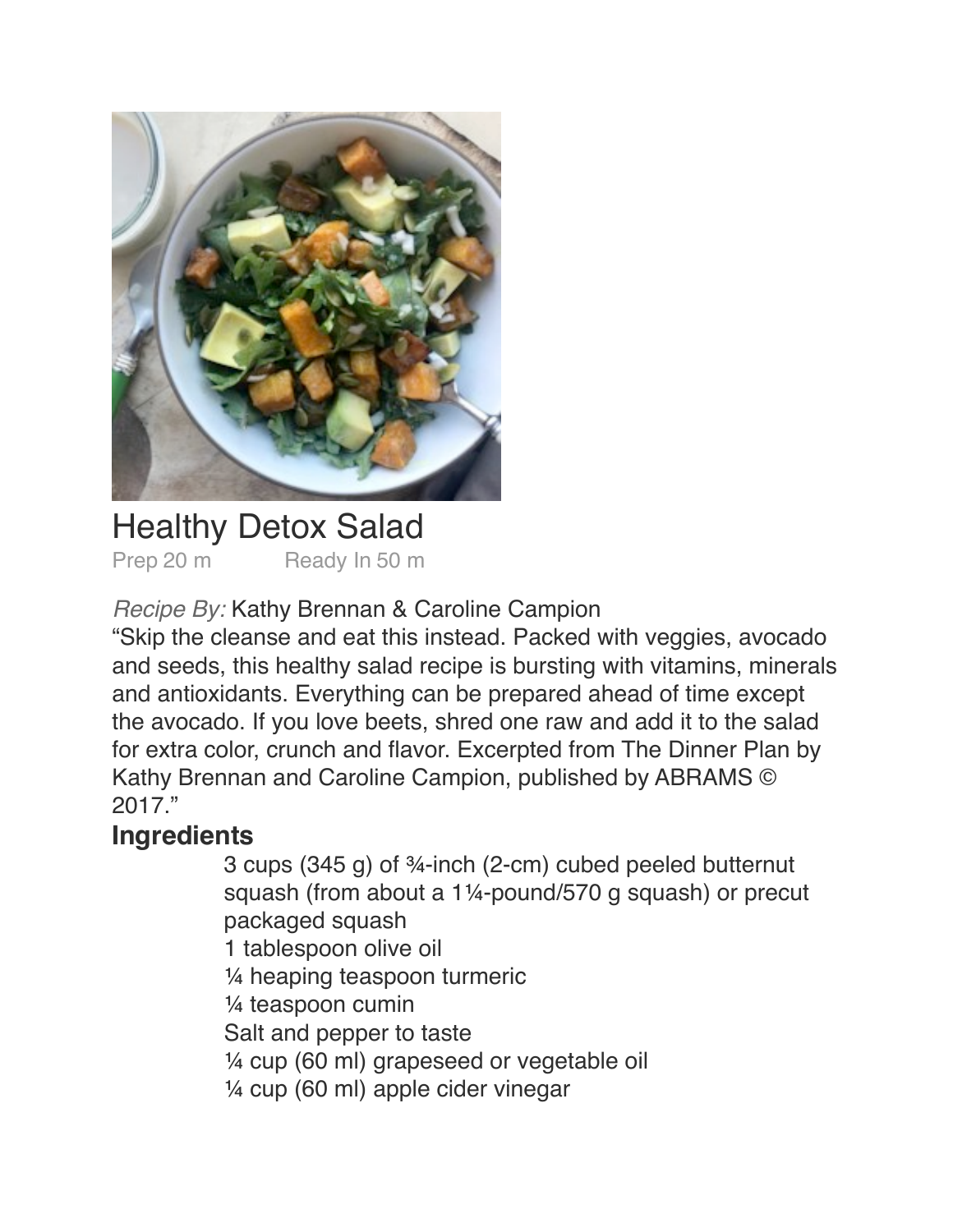2 tablespoons Greek yogurt

1 tablespoon maple syrup

1 shallot, minced

1 bunch of kale (about  $\frac{3}{4}$  pound/340 g), stems and center ribs removed and leaves cut cross-wise into slivers 1 pint (300 g) Brussels sprouts, cut crosswise into slivers Handful (about 1 oz.) of toasted pumpkin seeds (pepitas) or sunflower seeds

1 avocado, pitted, peeled and diced

# **Directions**

 $\blacksquare$ 

Preheat the oven to  $425^{\circ}F(220^{\circ}C)$ , with a rack in the middle position. Put the squash on an 18-by-13-inch (46-by-33-cm) sheet pan and sprinkle with the olive oil, turmeric and cumin and season with salt and pepper. Using your hands, combine well, then spread the squash out across the pan.

 $2<sup>1</sup>$ 

Roast until lightly browned on the bottom, about 15 minutes, then scrape under the pieces using a metal spatula angled down toward the bottom of the pan and toss them around, spreading them out again. If the pieces stick to the pan, resist the urge to force them up—you'll likely end up with a pan full of mangled squash; instead, simply cook them for another 5 minutes or so, then try again. After tossing the squash, cook until just tender with slightly caramelized edges, about 10 minutes more. Let cool for a few minutes.

#### ! ! **3**

Meanwhile, in a small bowl, whisk together the grapeseed oil, vinegar, yogurt, maple syrup and shallots, then season with salt and pepper. (Or, in a jar with a lid, combine the ingredients, cover, then shake vigorously.) Check the seasonings. Quickly dip a piece of kale in the dressing, shake off any excess, and check the seasonings again.